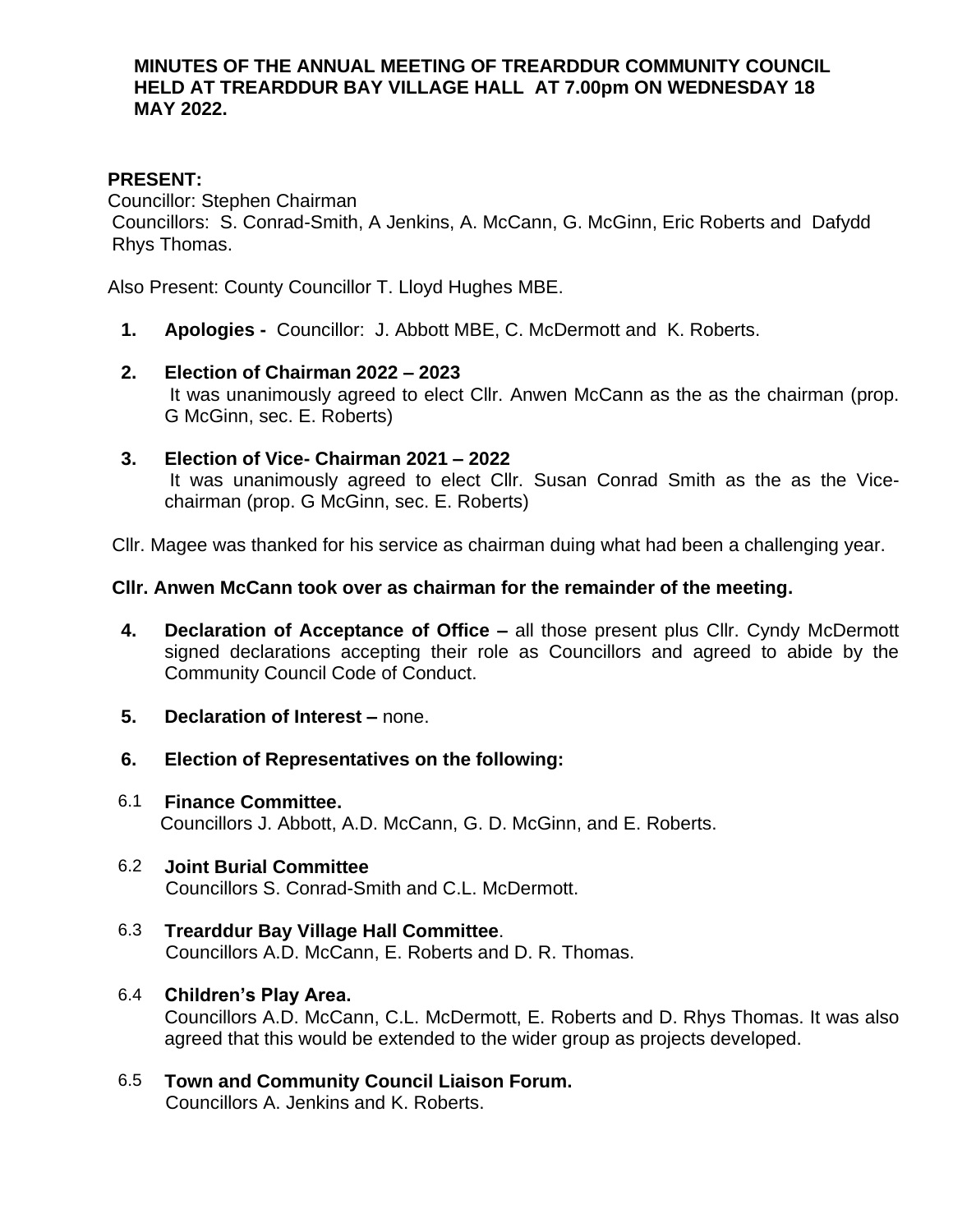**MINUTES OF THE ANNUAL MEETING OF TREARDDUR COMMUNITY COUNCIL HELD AT TREARDDUR BAY VILLAGE HALL AT 7.00pm ON WEDNESDAY 18 MAY 2022.**

- 6.6 **One Voice Wales Association.** Councillors A.D. McCann and E. Roberts.
- 6.7 **Rhoscolyn School of Governors**. Councillors A. Jenkins
- 6.8 **Planning Forum.** Councillors J. Abbott, A.D.McCann and G. D. McGinn.
- 6.9 **Welsh Language Champion** Councillor Dafydd Rhys Thomas
- 6.10 **Audit, Risk and Internal Finance Control**  Councillors G.D. McGinn.

# **7. Statutory Documents**

- 7.1 Code of Conduct the clerk had confirmed with the County Council that the 2016 document adopted by the Community Council was still current.
- 7.2 Standing Orders it was agreed to change the meeting dates to the  $3<sup>rd</sup>$  Wednesday of the month for a trial period so as to be able to continue meeting face to face at Trearddur Bay Village Hall.
- 7.3 Financial Regulations no changes
- 7.4 Members Allowance Policy it was agreed that the clerk would re write this to incorporate a number of decisions required on items put forward by the Independent Remuneration Panel for Wales by the incorporate
- 7.5 Hospitality Register Nil return registered for 2021/22
- 7.6 Welsh Language Policy Cllr. Dafydd Rhys Thomas would look at this.
- **8. Training –** the clerk would circulate a list of next month's training events and Members were urged to participate in as many as possible as there was a requirement to prepare a training plan for each member.
- **9. Vacant seats –** these had been advertised with a closing date of 31 May 2022

### **10. Finance, Administration and Risk Management**

10.1 Payments